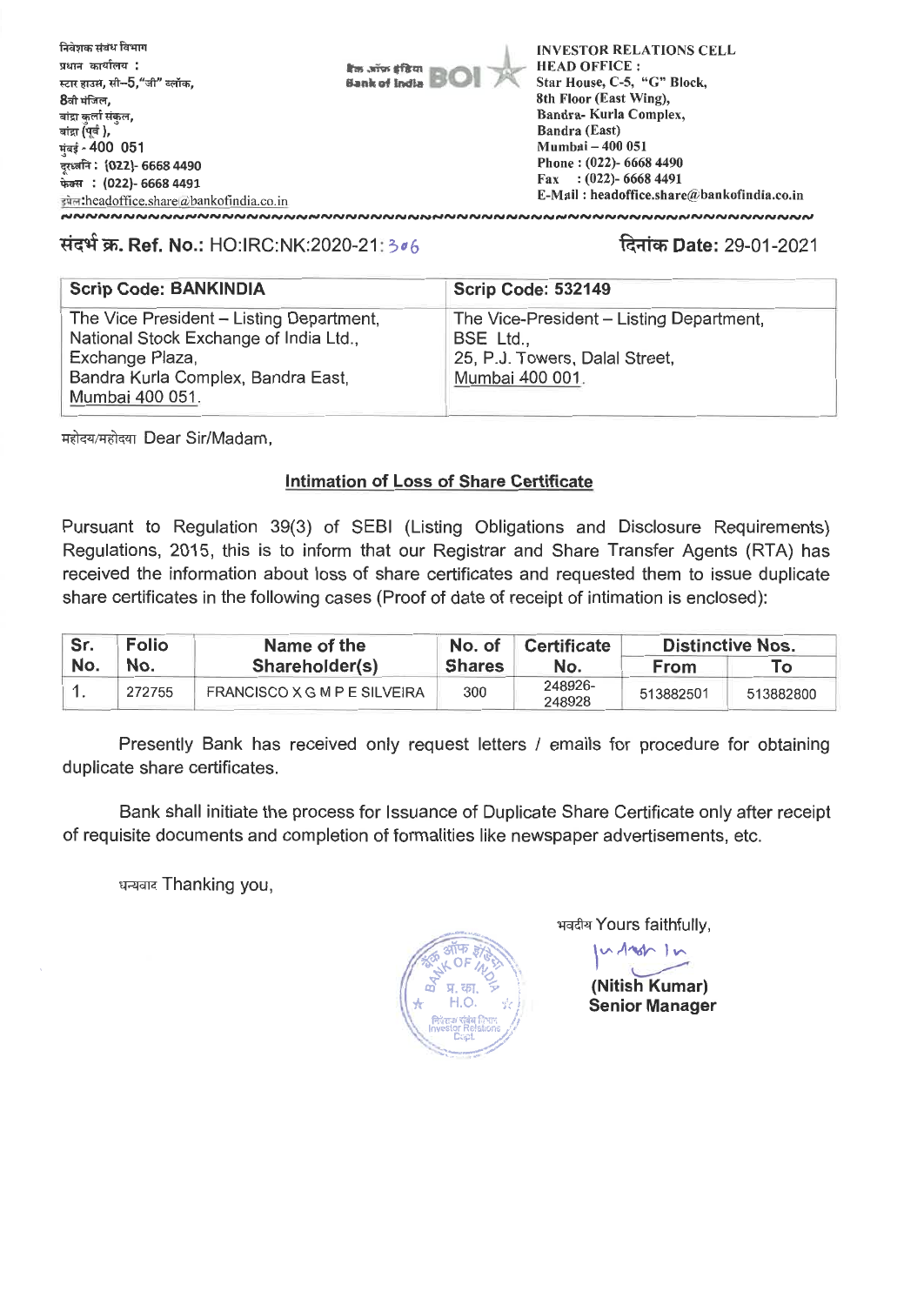# **Rajesh Venkataraj Upadhya**

| From:               | bssduplicate@bigshareonline.com                                                                                    |
|---------------------|--------------------------------------------------------------------------------------------------------------------|
| Sent:               | Thursday, January 28, 2021 12:28                                                                                   |
| To:                 | Rajesh Venkataraj Upadhya; Investor Relations Department                                                           |
| Cc:                 | ganesh@bigshareonline.com; jibu@bigshareonline.com;<br>bhagwan@biqshareonline.com; Bssduplicate@Bigshareonline.Com |
| Subject:            | Duplicate Share Intimations Received On: 20210128                                                                  |
| <b>Attachments:</b> | 525760.pdf                                                                                                         |

| CAUTION: This email originated from a source outside Bank of India. Do not click |  |  |  |  |  |  |  |  |  |
|----------------------------------------------------------------------------------|--|--|--|--|--|--|--|--|--|
| on links or open attachments unless you recognize the sender and you know the    |  |  |  |  |  |  |  |  |  |
| content is safe.                                                                 |  |  |  |  |  |  |  |  |  |

#### Dear Sir/Ma'am,

Please be informed that in terms of the provisions of the SEBI (LODR) Regulations, 2015, the Company is required to submit information regarding loss of share certificates and issue of duplicate certificates, to the stock exchange within two days of its getting information. Further, the said intimation has to be filed only through the mode of NEAPS filing for NSE and on listing.bseindia.com for BSE and not via hard copy submission.

Accordingly, we are sharing herewith the receipt of the following request for loss of share certificate of the Company by shareholders, to enable you to comply with the said regulatory requirement within the timelines prescribed.

| Client Name                     | Cert. No   Dist. No From   Dist. NO. To   Folio No.   Quantity |           |        |     | Name                         |
|---------------------------------|----------------------------------------------------------------|-----------|--------|-----|------------------------------|
| BANK OF INDIA - EQUITY   248926 | 513882501                                                      | 513882600 | 272755 | 100 | FRANCISCO X G M P E SILVEIRA |
| BANK OF INDIA - EQUITY   248927 | 513882601                                                      | 513882700 | 272755 | 100 | FRANCISCO X G M P E SILVEIRA |
| BANK OF INDIA - EQUITY   248928 | 513882701                                                      | 513882800 | 272755 | 100 | FRANCISCO X G M P E SILVEIRA |

Should you have any queries **in respect of the aforesaid instruction kindly revert** back.

### Regards,

Bigshare Services Pvt. Ltd.